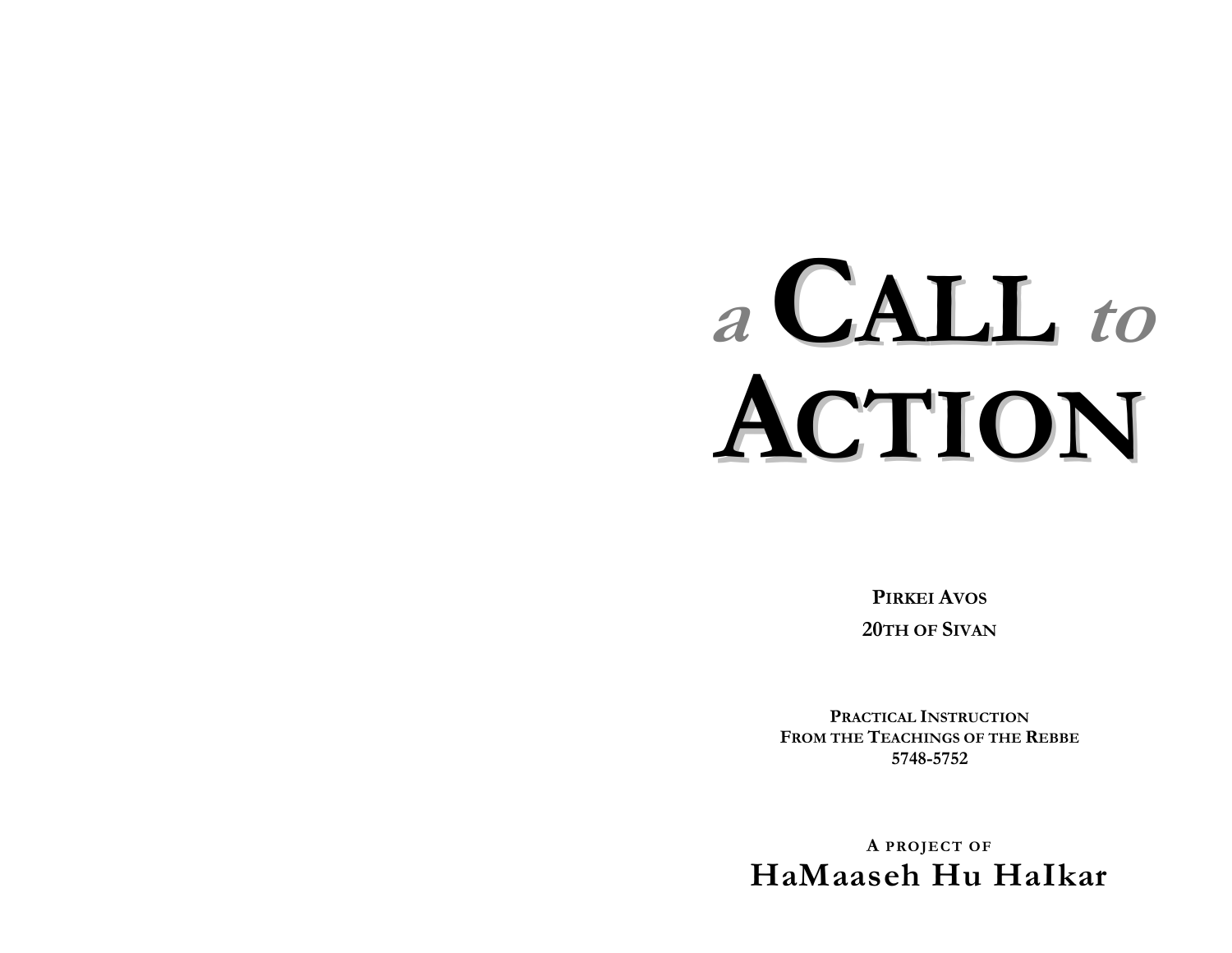#### **a CALL to ACTION**

*Published and Copyrighted by*  המעשה הוא העיקר  **"HaMaaseh Hu HaIkar"**  280 Troy Av, Brooklyn, NY 11213 Tel: (718) 363-3448 • Fax: (718) 467-6919 e-mail: act-now@juno.com  $5767 • 2007$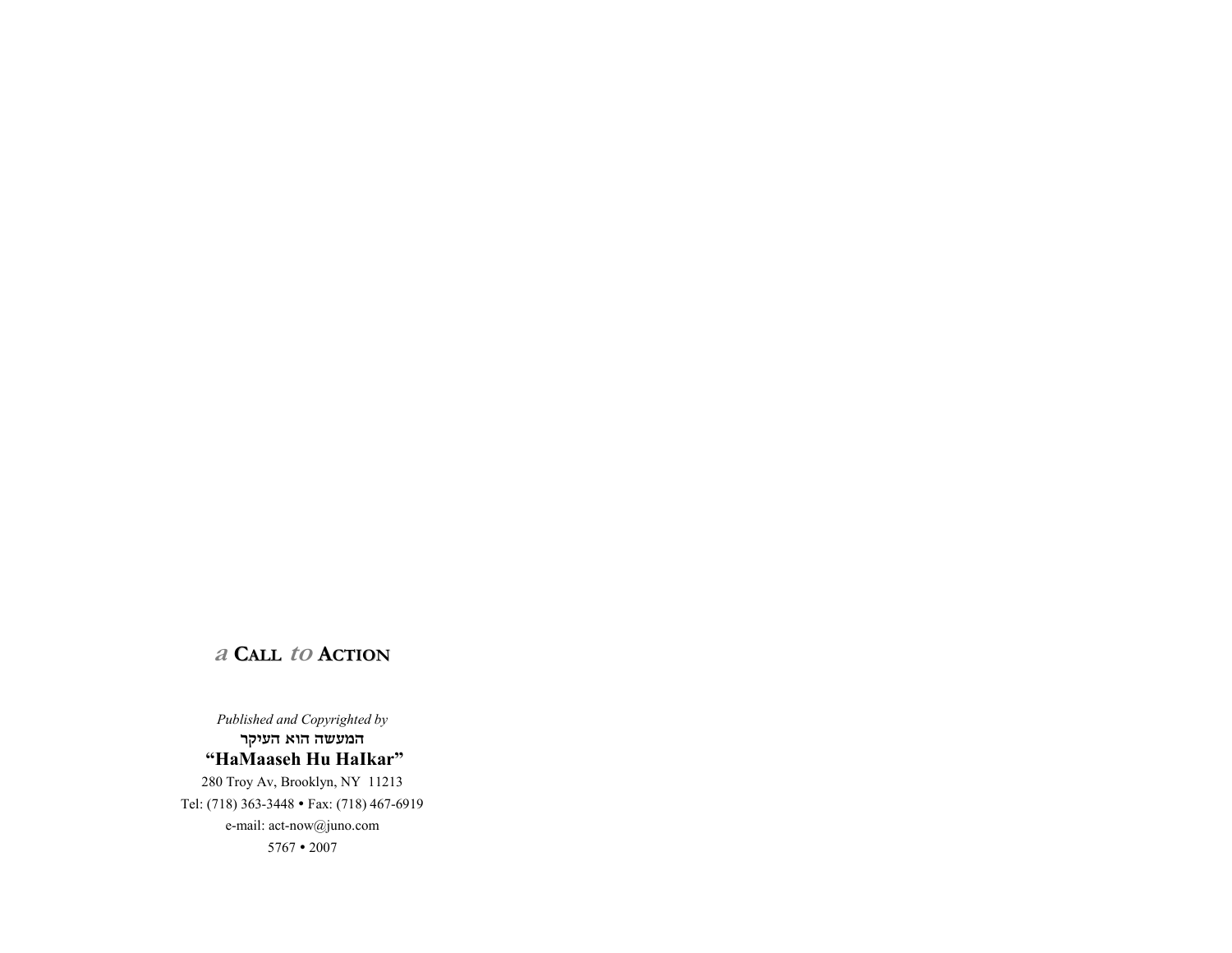#### **Foreword**

We are pleased to bring you this newly published edition of *a* **CALL** *to* **ACTION** to coincide with our study of Pirkei Avos and in anticipation of the  $20<sup>th</sup>$  of Sivan. Translated from its Hebrew counterpart, *HaMaaseh Hu HaIkar*, this presentation is a collection of practical instruction from the Rebbe's *sichos* pertaining to these topics.

*HaMaaseh Hu HaIkar* is a compilation of *hora'os* culled from the Rebbe's talks in the years 5748 to 5752 (1988-1992), from both edited and unedited sources (*muga* and *bilti muga*). Great effort has been extended to remain faithful to the Rebbe's calculated and instructive nuance. This English translation was rendered by **Rabbi Yaakov Paley**.

At this time, when Moshiach's arrival is imminent, the Rebbe, *Melech HaMoshiach,* has emphasized the primacy of action. We are now beginning to experience the era when we will fully appreciate 'the superiority of deed' above scholarship. May it happen now, completely and speedily!

Editorial Office of *HaMaaseh Hu HaIkar Sivan* 5767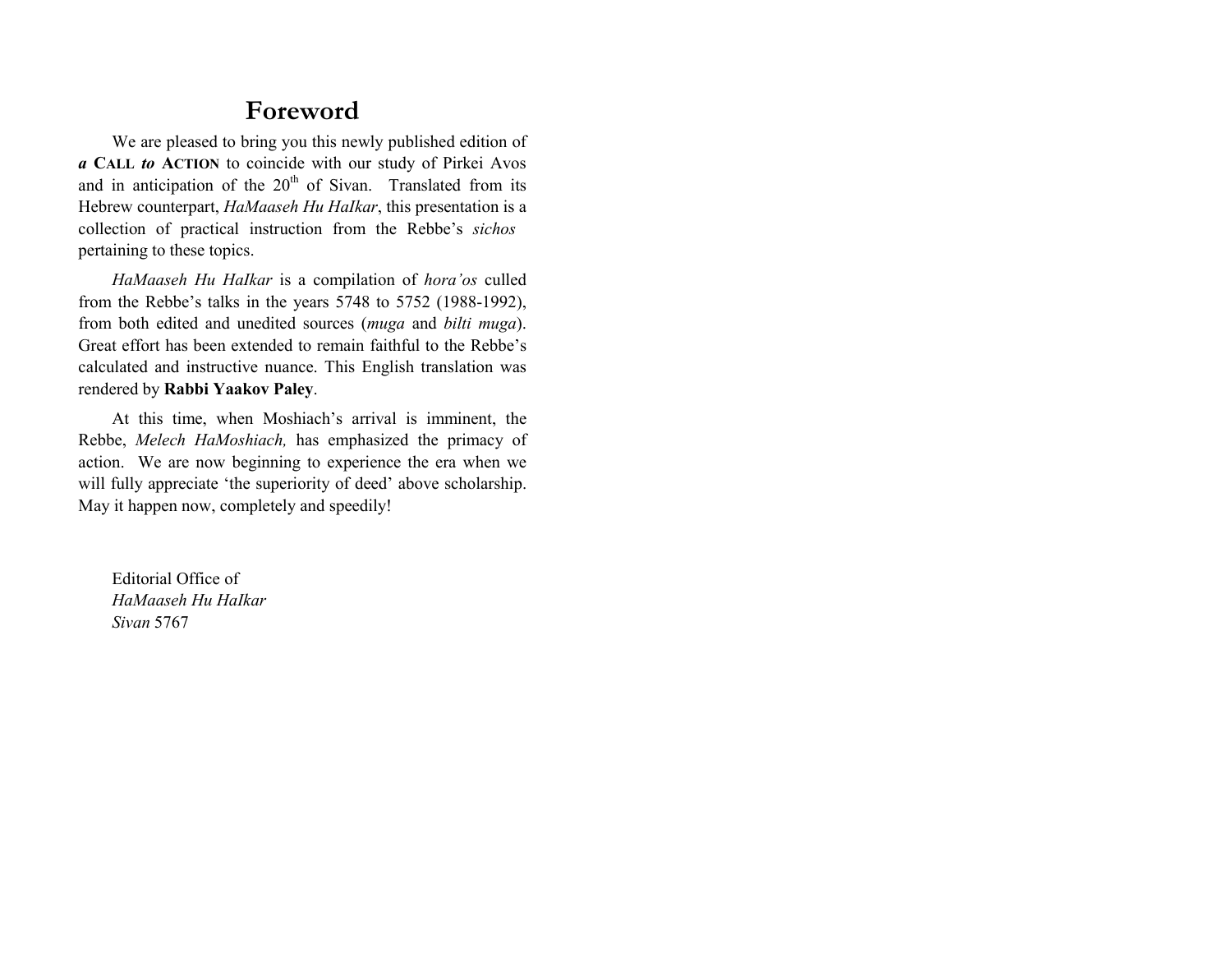### **Table of Contents**

#### Pirkei Avos

#### 20th of Sivan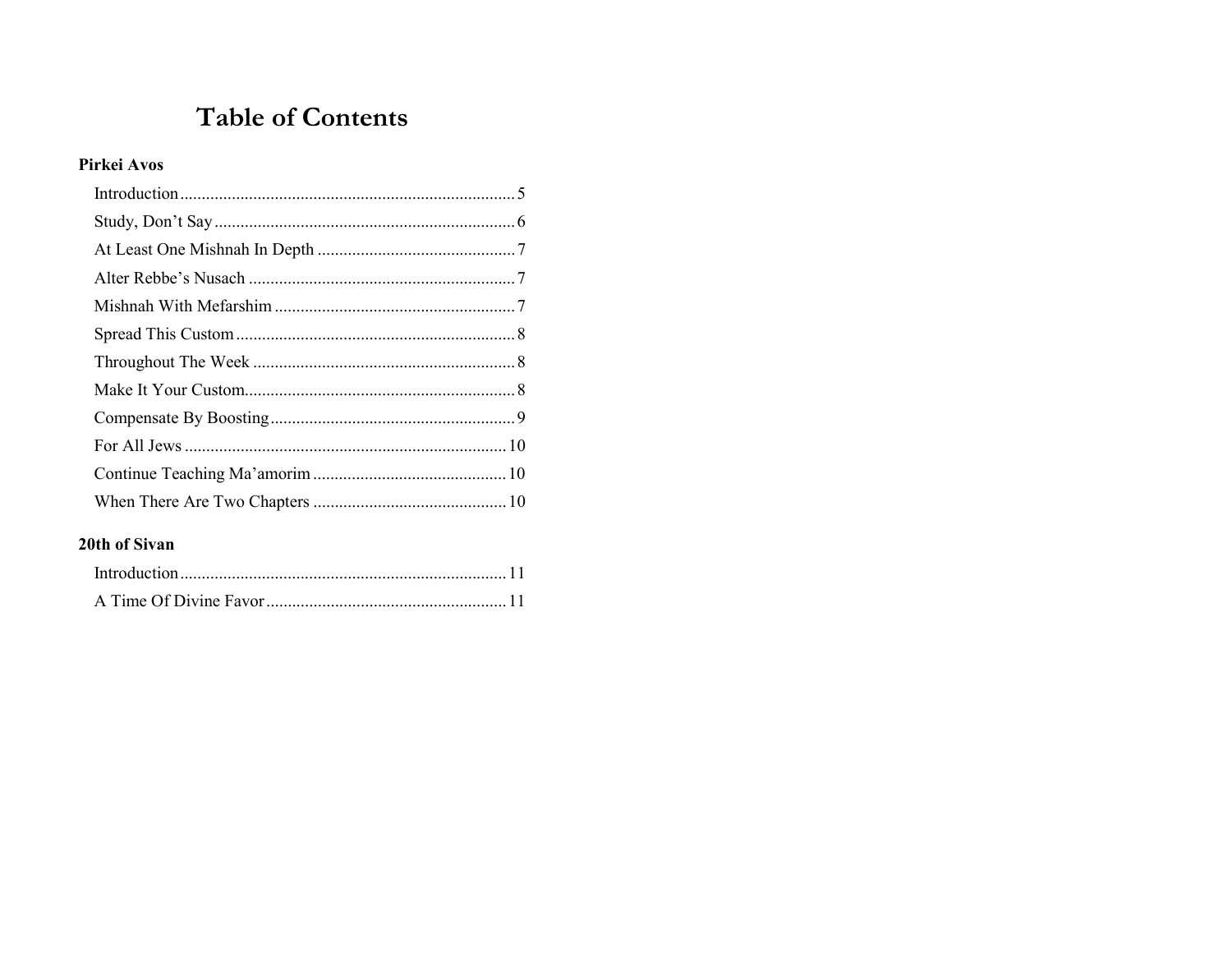## Pirkei Avos

Ethics of Our Fathers

#### *I*NTRODUCTION

**The Talmud:**<sup>1</sup> One who wishes to be a Chossid ("one") who goes beyond the letter of the law, and who strives to conduct himself in the best possible way out of love for Hashem"), should fulfill the words of [Pirkei] Avos!

Commentaries explain (and the Rebbe constantly emphasizes) that the entire collection of teachings found in Pirkei Avos represent "milsah d'chassidusah" – matters of pious conduct.

The Alter Rebbe<sup>2</sup> writes in his Siddur, "It is customary to say Pirkei Avos, one chapter on each Shabbos between Pesach and Shavuos, at Mincha ... And some have the custom to do so through all Shabbosim of the summer".

**Midrash Shmuel**<sup>3</sup>: One of the reasons for this practice is because the Torah is given on Shavuos, and one who studies Torah must first know the approach to its study and how he should conduct himself subsequent to its study. It was therefore established to study Pirkei Avos in order that the heart of every Jew will be prepared to accept the Torah wholeheartedly, and to conduct himself with the Torah in a lawful and proper manner.<sup>4</sup>

 $Additionally<sup>5</sup>$ , since nature gains strength so-to-speak during the summer season, all people engage in matters that concern bodily health and fitness in the

<sup>1.</sup> Bava Kama 3a.

<sup>2.</sup> Standard Siddur Tehillas Hashem p.211.

<sup>3.</sup> Intro to Midrash Shmuel, section entitled Amar Hamechaber – V'od Matzatzi Kasuv.

<sup>4.</sup> Parshas Bamidbar 5749 – Hisvaduyos p.215.

<sup>5.</sup> Midrash Shmuel ibid, section entitled v'Efshar, with comments by the Rebbe (see next note).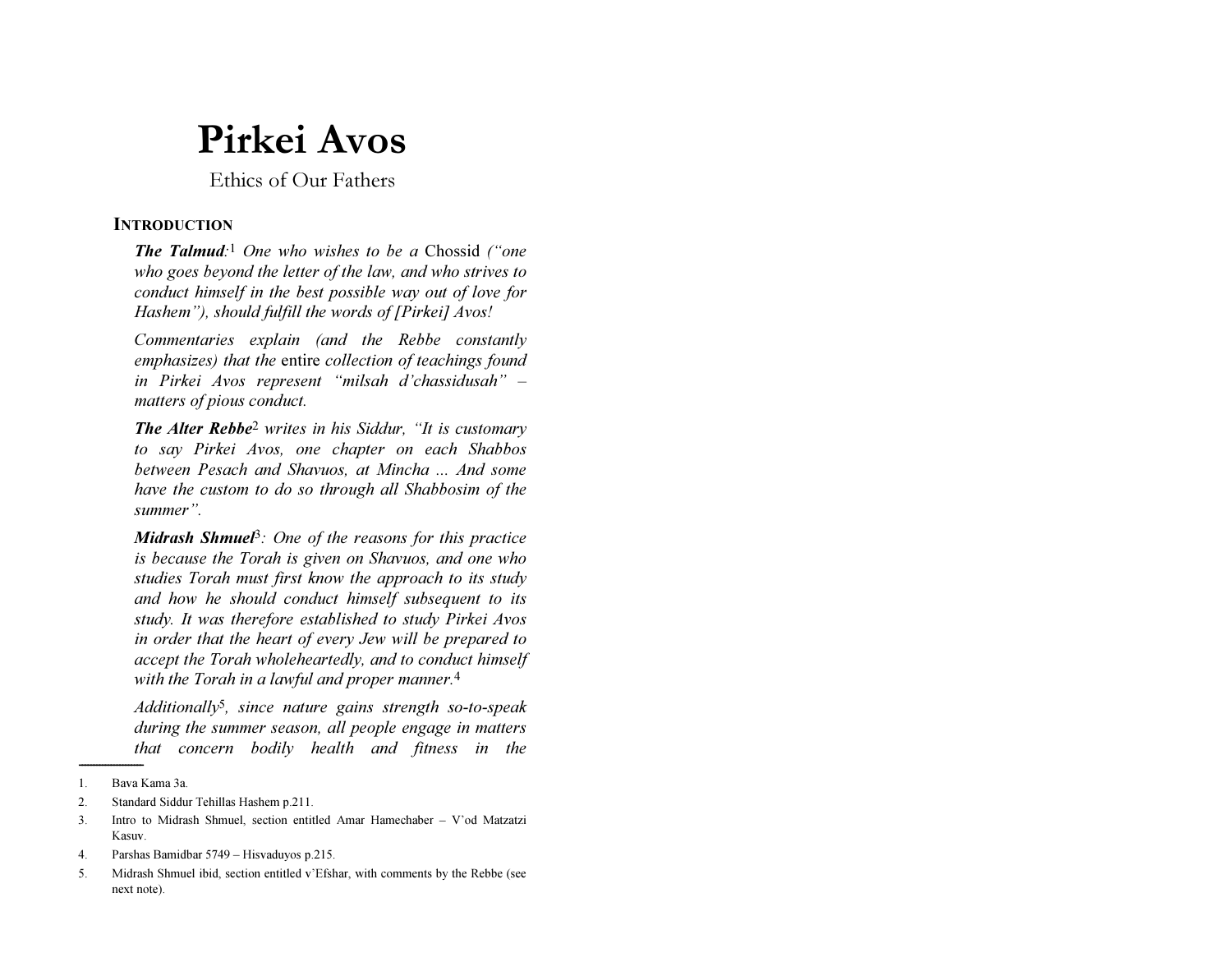*summertime. Now, that may be appropriate for those who conduct themselves according to nature alone; the Jewish nation however, conducts itself according to the*  Torah*. We therefore spend this time involved in the health and fitness of the* soul *(via studying Pirkei Avos and implementing its directives). This has the natural effect of ensuring a healthy body too (in the manner of preventative medicine*<sup>6</sup>*).* 

*The Rebbe adds:*<sup>7</sup> *Since we are concerned with bodily health during the summer, we must make certain that it does not lead to "Yishurun grew fat and kicked [i.e., the Jewish people grew prosperous and rebelled]". We therefore study Pirkei Avos, which deals with character refinement and arouses the Jewish people to pursue goodly qualities and to step beyond the call of duty.* 

*Moreover, the effect of saying Pirkei Avos throughout the summer months is also continued into the all the Shabbosim (and thereby into all of the weekdays) of the winter season too!*<sup>8</sup>

#### **STUDY, DON'T SAY**

• Since the teachings of Pirkei Avos are part of the Oral Torah they must be completely understood by the person who studies them. Therefore, it is not sufficient to merely *recite* Pirkei Avos – albeit correctly, taking care to fully pronounce each word9 – but we should rather study the teachings *in depth* as is the law governing the study of the Oral Torah.10

<sup>6.</sup>  $2<sup>nd</sup>$  Day of Shavuos 5750 – Hisvaduyos p.281.

<sup>7.</sup> Ibid, footnote 37.

<sup>8.</sup> Parshas Shemini 5750 – Hivaduyos p.96.

<sup>9. &</sup>quot;It is currently the Shabbos … when we launch the saying of Pirkei Avos for the entire year. It is therefore proper to use this occasion to promote, that in addition to *reciting* the Pirkei Avos appropriately (being scrupulous to fully pronounce every word) we should also put effort into the *thought* and *intention* i.e., the comprehension, of the subject matter." (Parshas Shemini 5750 – Hivaduyos p.96)

<sup>10.</sup> Roshei Devarim to Parshas Naso,  $1<sup>st</sup>$  Farbrengen. "Nonetheless, the custom as it has been practiced for generations has been to merely *recite* Pirkei Avos without any comprehension! The reason for this conduct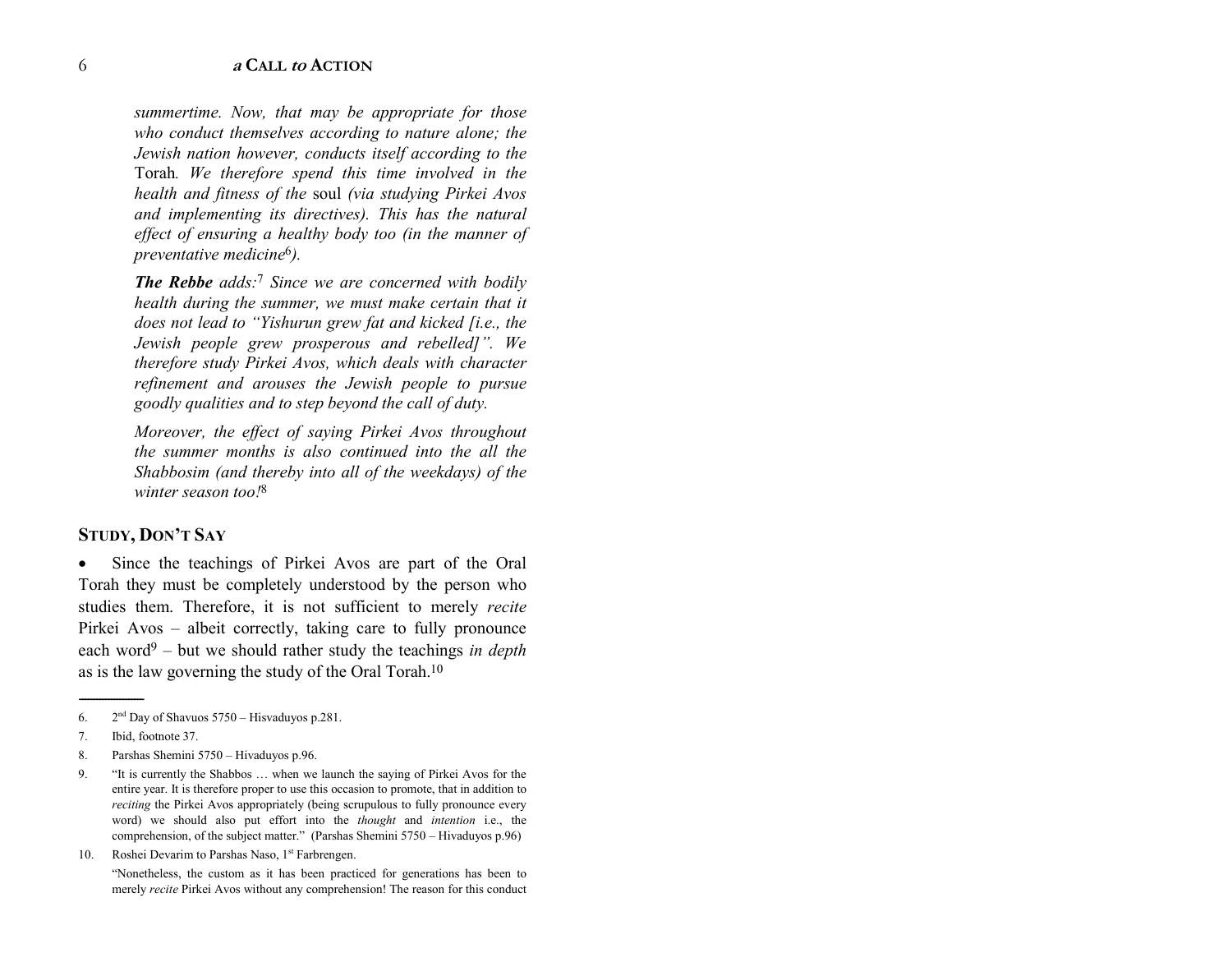#### **AT LEAST ONE MISHNAH IN DEPTH**

• It is not demanded of each one of us that we study *all* the teachings of the *entire* chapter in depth, each and every Shabbos… Such a requirement would be rather difficult to implement! However, we should at least study *one* teaching from each chapter in depth, as befits the study of the Oral Torah. (And the students of the Tomchei Temimim Yeshivah *certainly* ought to do so...<sup>11</sup>)<sup>12</sup>

#### **ALTER REBBE'S NUSACH**

• We should read Pirkei Avos from the version edited by the Alter Rebbe (and printed in standard Siddur Tehillas Hashem,  $p.211-234$ ).<sup>13</sup>

#### **MISHNAH WITH MEFARSHIM**

----------------------

• While reading, we should have a copy of Mishnah at hand, which includes the explanations of the classic commentaries on the Mishnah – at least the two foremost commentators: Ikar

is (no doubt) due to our being heavily involved with other matters; perhaps we have gone someplace to review words of Chassidus there, as is customary, even to the extent of deriving novel Torah thoughts from the Torah's inner and revealed dimensions…" (Roshei Devarim to Parshas Korach 5751)

"We could suggest a reason for this conduct (which is commonplace despite the requirement that the Oral Torah be studied with comprehension), namely, that it directly follows a prayer service (Mincha). And the concept of prayer does not involve study – on the contrary, the more uncomplicated and straightforwardly sincere the better… This then rubs off on the reading of Pirkei Avos, with the result that it too is not much of a study – as we plainly witness in the conduct of the majority of people…" (Parshas Korach, footnote 123, 5750 – Hivaduyos p.406)

<sup>11. &</sup>quot;For this is their entire theme – to study Torah with its commentary and to comprehend it." (Roshei Devarim to Parshas Naso, 1<sup>st</sup> Farbrengen)

<sup>12. &</sup>quot;Since "I only request according to their strength"…" (ibid) "Preferably, they should study one Mishnah (or several Mishna'os) in depth and with comprehension." (Parshas Bamidbar,  $2<sup>nd</sup>$  Day of Shavuos 5751 – Hivaduyos p.275)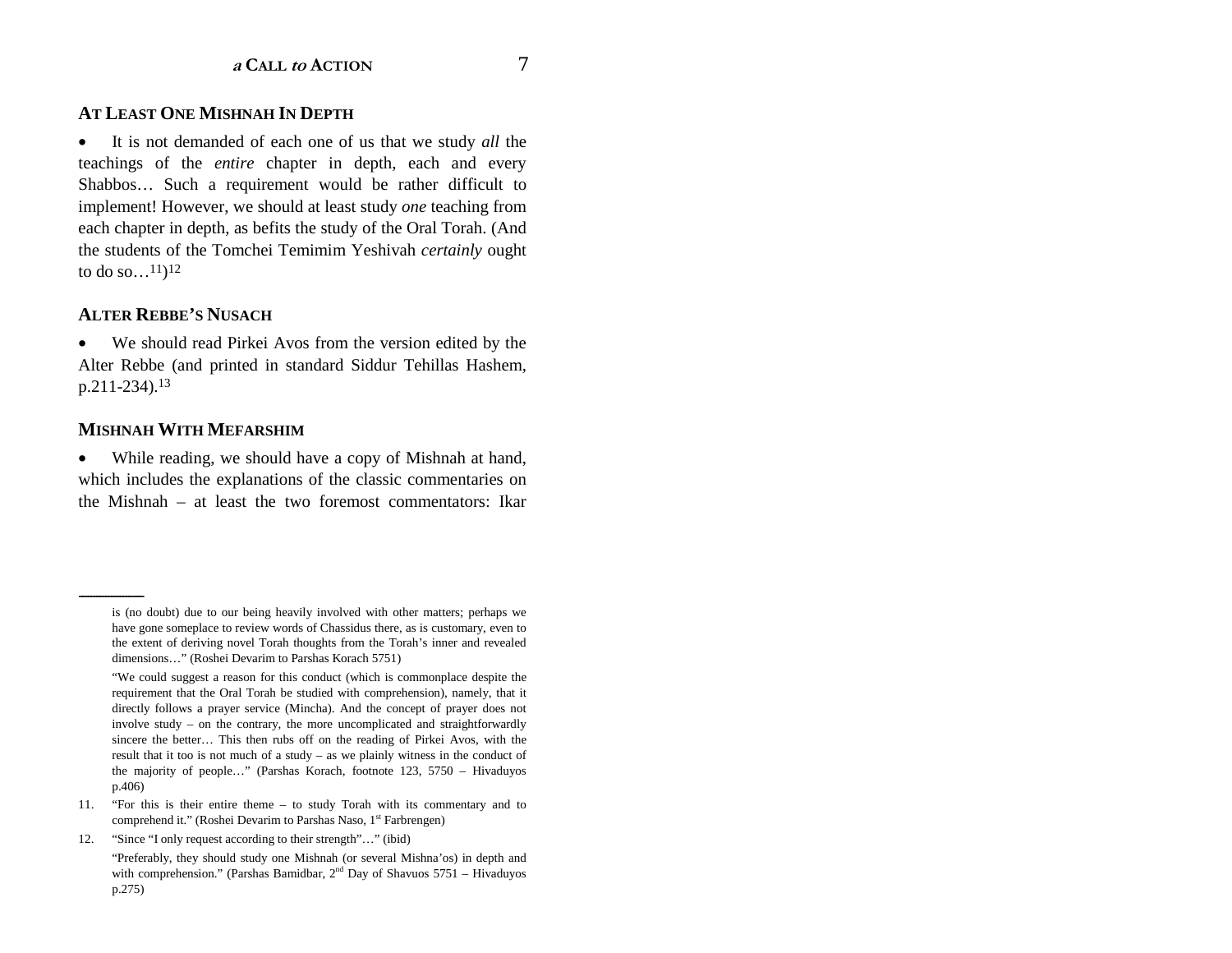Tosefos Yom Tov and the Bartenura. We should use these texts to study at least one teaching with the classic commentaries.13

#### **SPREAD THIS CUSTOM**

• Those of us who visit other congregations each Shabbos to impart Torah teachings should promote the customary reading of Pirkei Avos by those congregations, along with the directive to study at least one teaching in depth.<sup>14</sup>

#### **THROUGHOUT THE WEEK**

• If we failed to read Pirkei Avos following Mincha, we could still do so until Havdalah<sup>15</sup>. In fact, we should continue this study throughout the week that follows, like the common tradition of taking along a book of Mishnah when embarking on a journey, and studying Mishna'os while traveling (so as to "study the Torah's laws each day") [Pikei Avos is itself a book of Mishnah -Ed].16

#### **MAKE IT YOUR CUSTOM**

• Those who have not followed the custom to study Pirkei Avos each Shabbos during the **summer months** – or at least have not been overly particular about implementing it  $-$  in the  $past<sup>17</sup>$ , should now accept this custom upon themselves for this current year<sup>18</sup>. And do not suffice with merely reading the

<sup>13. &</sup>quot;The teachings of Pirkei Avos constitute Oral Torah; its commentaries are then the 'Oral Torah within the Oral Torah'!" (Roshei Devarim to Parshas Naso, 1st Farbrengen)

<sup>14.</sup> Roshei Devarim to Parshas Korach 5751.

<sup>15.</sup> Roshei Devarim to Parshas Naso (2nd Farbrengen), Sivan 12 5751.

<sup>16.</sup> Roshei Devarim to Parshas Naso, 1<sup>st</sup> Farbrengen.

<sup>17. &</sup>quot;There is a widely publicized custom to study and publicly review Chassidic teachings after the Mincha prayer on Shabbos afternoons. However, this is obviously an *addition* to our observance of the Alter Rebbe's directive, written in the Siddur he compiled, regarding the reading of Pirkei Avos during these Shabbosim." (Parshas Shemini 5751, footnote 133 – Hisvaduyos p.132.

<sup>18. &</sup>quot;This is the lesson and practical directive: We should continue studying Pirkei Avos throughout the Shabbosim of the summer months. And although we cannot hold a complaint against anyone who fails to comply with this directive, claiming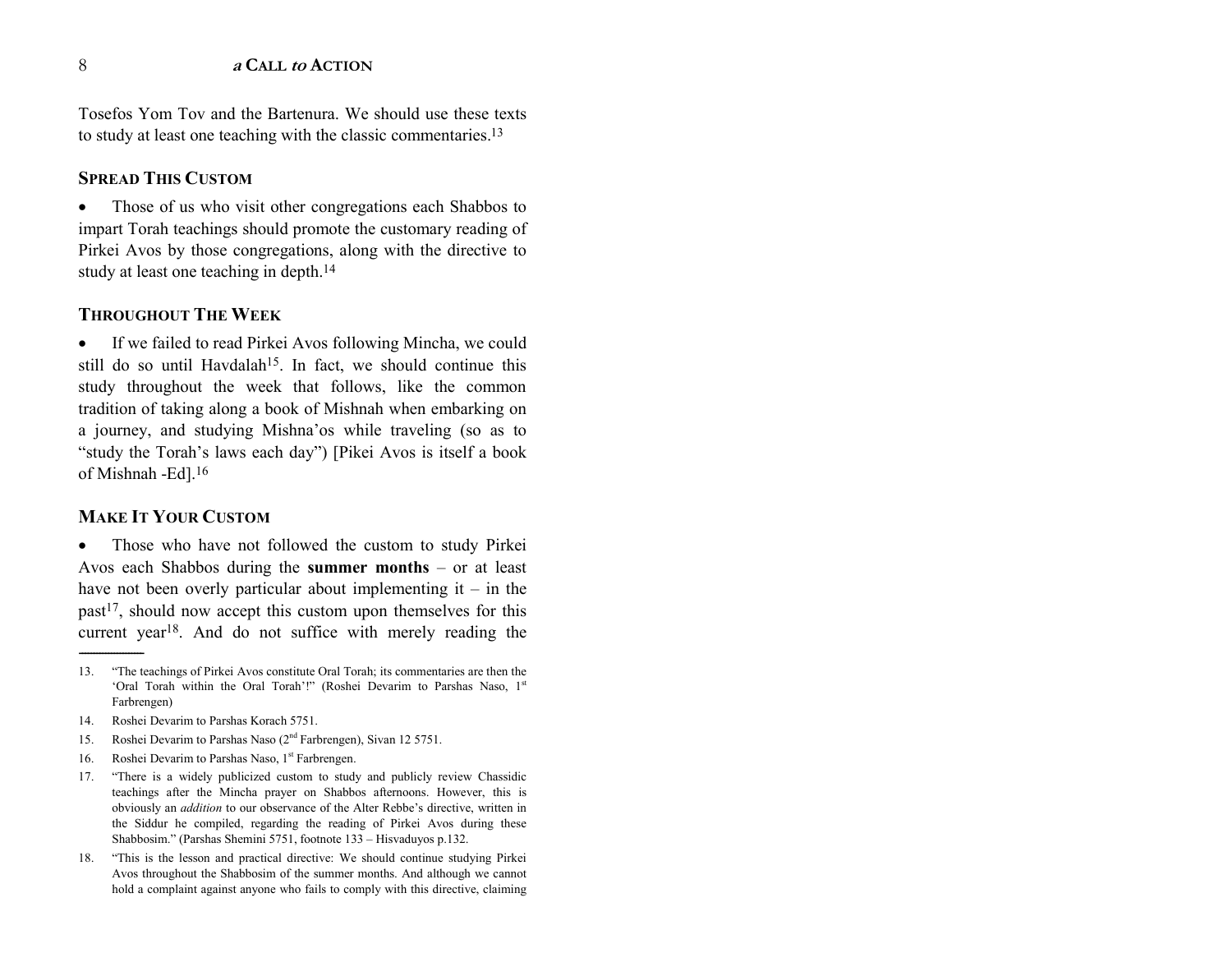teachings, but rather study at least one teaching from each chapter in depth…19

#### **COMPENSATE BY BOOSTING**

----------------------

•There is a way for those of us who have not followed<sup>20</sup> or were not scrupulous about observing this custom until now<sup>21</sup> to made amends (a "*tikun*"<sup>22</sup>): Influence at least one other Jew who was unaware of this custom to begin studying Pirkei Avos!<sup>22</sup>

 "This was the custom of all the Rebbes of Chabad! Indeed, we find numerous Chassidus discourses that were recited during the summer months, which are based on the teachings of our Sages from the chapter of Pirkei Avos recited that Shabbos." (Roshei Devarim, Parshas Naso, Sivan 12 5751(1<sup>st</sup> Farbrengen))

- 19. "In depth, as is demanded from the study of the Oral Torah" (Roshei Devarim to Parshas Bamidbar 5751)
- 20. "There are some people to whom, for various strange reasons, this custom means nothing. The situation is worsened by the fact that the time for studying Pirkei Avos directly follows the Mincha service, which is the established time for studying Chassidus, delivering public reviews of discourses, and the like. Nevertheless, seeing that the Alter Rebbe wrote in his Siddur that "We have the custom to read Pirkei Avos…" and he furthermore concludes with "And some have the custom to do so during every Shabbos in the summer months", we clearly *should* be scrupulous in observing this custom…! Therefore, those who have not followed… [See main text above for continuation]." (Roshei Devarim to Parshas Shemini 5751)
- 21. "From now on they should be *doubly* scrupulous. That is to say, in addition to their being careful to personally observe this custom in the future, they should also influence… [See main text above for continuation]." (ibid)
- 22. "Based on the words of the Alter Rebbe in the Siddur, which he compiled in order be *universally utilized* i.e., even by those who in fact pray from other versions of the prayer text; they too should follow the directive of "some have the custom to do so during every Shabbos in the summer months"!" (Parshas Naso 5750 – Hisvaduyos p.297)

that the Alter Rebbe himself made a distinction between the study of Pirkei Avos prior to the Giving of the Torah on Shavuos and after it [merely writing that "*some* have the custom to continue its study"...] – nevertheless, we *should* add in this regard and *not* rely on this 'waiver'. We should continue reciting and studying Pirkei Avos each Shabbos during the summer!" (Roshei Devarim to Parshas Naso, 1<sup>st</sup> Farbrengen)

"The Alter Rebbe writes in his Siddur that "some have the custom to [continue the weekly Pirkei Avos] throughout each Shabbos in the summer months". Now, that is also the *Chabad* custom." (Parshas Shemini 5750 – Hisvaduyos p.96)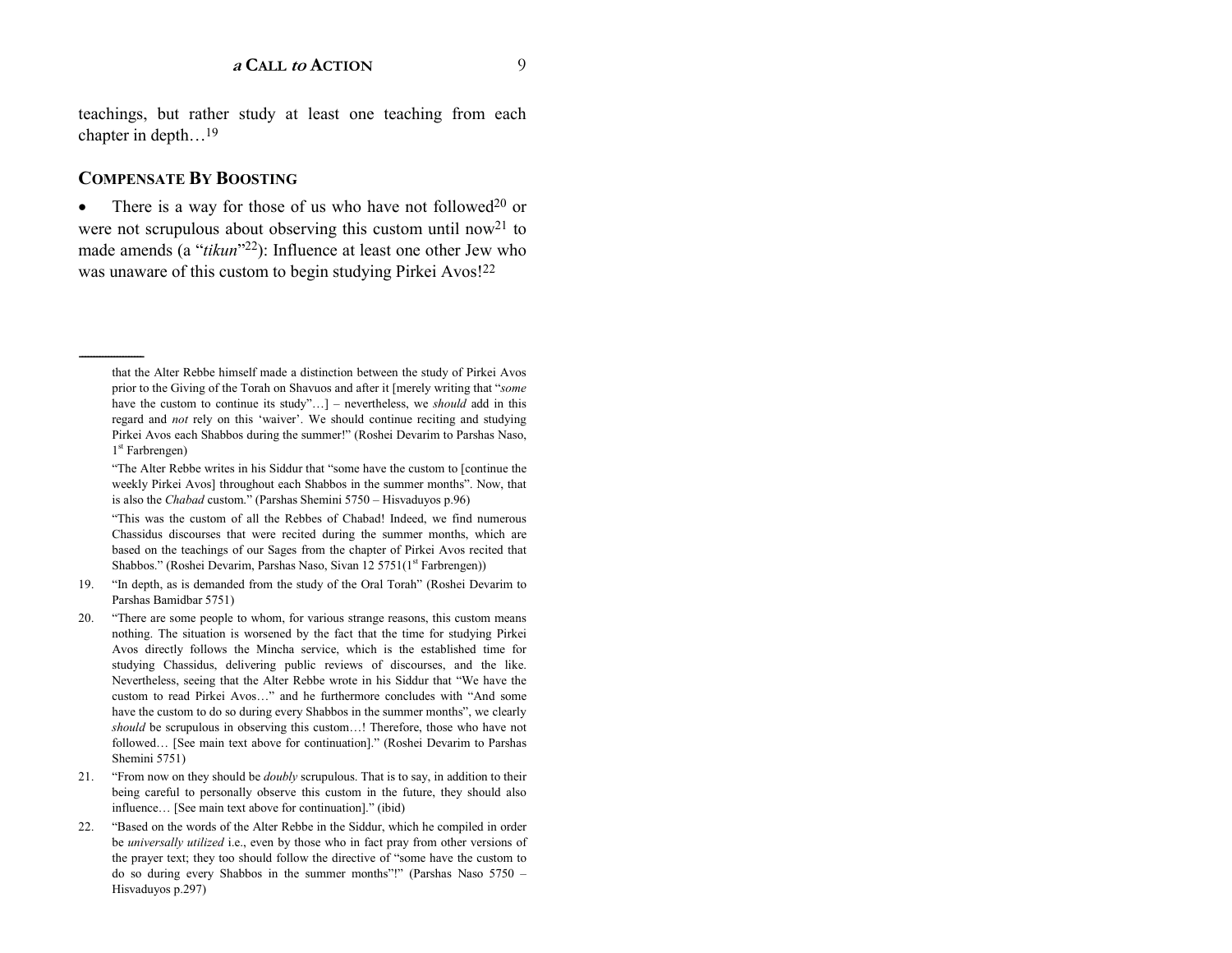#### **FOR ALL JEWS**

• We should publicize this practice to those who pray from a different *nusach* (version of Siddur) than ours and therefore until now only studied Pirkei Avos during the period between Pesach and Shavuos. They too should increase their study from now on, to include every Shabbos throughout the summer months.

#### **CONTINUE TEACHING MA'AMORIM**

•Even during a Shabbos when we 'actually and openly<sup>23'</sup> [i.e., officially] study Pirkei Avos, we should nevertheless continue the weekly practice of publicly reviewing Chassidic discourses. (In fact, particularly during the weeks of the counting of the Omer … which is a preparation for receiving the Torah on Shavuos, we should strongly emphasize *all* areas of Torah and *especially* its inner teachings...)

#### **WHEN THERE ARE TWO CHAPTERS**

• During those weeks (prior to Rosh Hashanah) when we recite *two* chapters of Pirkei Avos each week, we recite the Mishnah "Kol Yisrael – All Israel have a portion…" as an introduction to both chapters.24

 The reverse is also true: Even during a Shabbos when we 'actually and openly' study Pirkei Avos… [See main text above for continuation]." (Roshei Devarim to Parshas Tazri'ah-Metzorah, Iyar 6 5751)

<sup>23. &</sup>quot;Additionally, all of these matters apply to every Shabbos of the year. For although the reading and study of Pirkei Avos is only done during the summer Shabbosim – and the essential custom is restricted to the Shabbosim "between Pesach and Shavuos" – it is nevertheless understood that all the themes discussed in Pirkei Avos continue throughout the *entire* year. This is so, despite the fact that our year-long service does not include an open recital of Pirkei Avos, but rather the review of Chassidic texts and the like.

<sup>24.</sup> Parshas Nitzavim-Vayelech 5750, footnote 34 – Hisvaduyos p.293.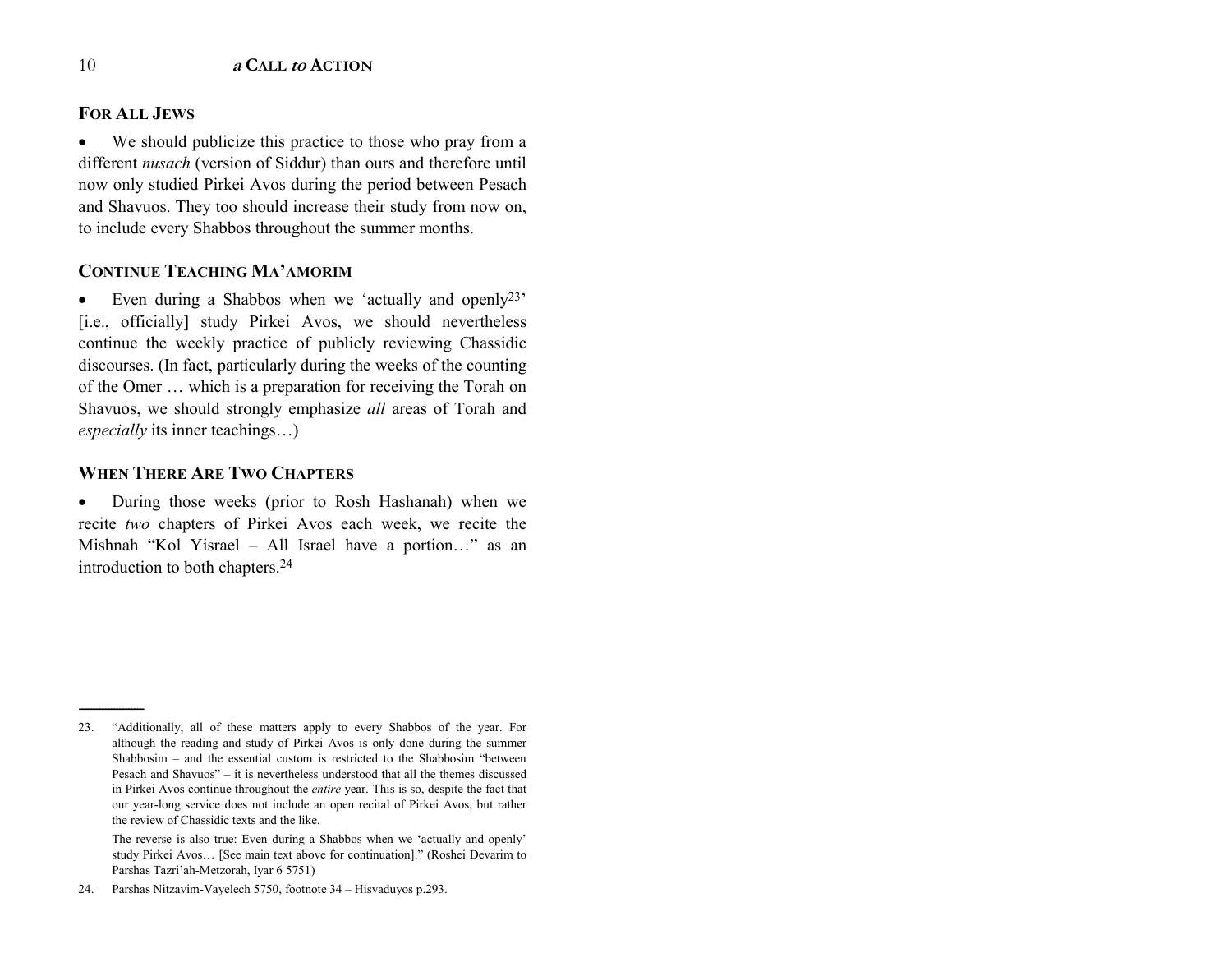## **20th of Sivan**

#### **INTRODUCTION**

*Due to the terrible widespread pogroms that swept vast areas of (what was then) Poland, it became customary to fast on the 20th of Sivan.* 

#### **A TIME OF DIVINE FAVOR**

• It is written in Magen Avraham25, that "It is customary throughout the Kingdom of Poland to fast on the  $20<sup>th</sup>$  of Sivan". Nevertheless, the Rebbes of Chabad do not observe this practice; they did not do so even during the time that they lived in Poland (although many others were then fasting).26

• Certainly the Rebbes of Chabad were not at all lacking in the spiritual aspect of the fast i.e., the time of divine grace (Eis Ratzon<sup>27</sup>) of the  $20<sup>th</sup>$  of Sivan. Quite the opposite: They achieved the qualities of this day without the need for an actual fast (similar to the advantage of Purim over the fast of Yom Kippurim)!28

*Translated in the memory of* 

*Yitzchok Yosef ben Yaakov Mordechai.*

<sup>25.</sup> Shulchan Aruch Orech Chayim, end of chapter 580.

<sup>26.</sup> Parshas Beha'alosechah 5751, footnote 34 – Hisvaduyos p.345.

<sup>27. &</sup>quot;...The  $20<sup>th</sup>$  of Sivan, which combines the qualities of Teshuvah and Tzaddikim; an Eis Ratzon (time of divine grace) ... the service of a "flame that rises of its own accord" [the task of lighting the Menorah discussed in the beginning of Parshas Beha'alosechah], but in a good situation." (ibid)

<sup>28. &</sup>quot;Particularly in light of the immense quality of the number 20 (עשרים), which is the numerical value of כתר, Kesser [the supernal level that transcends all of the Ten Attributes (10 Sefiros)]." (ibid)